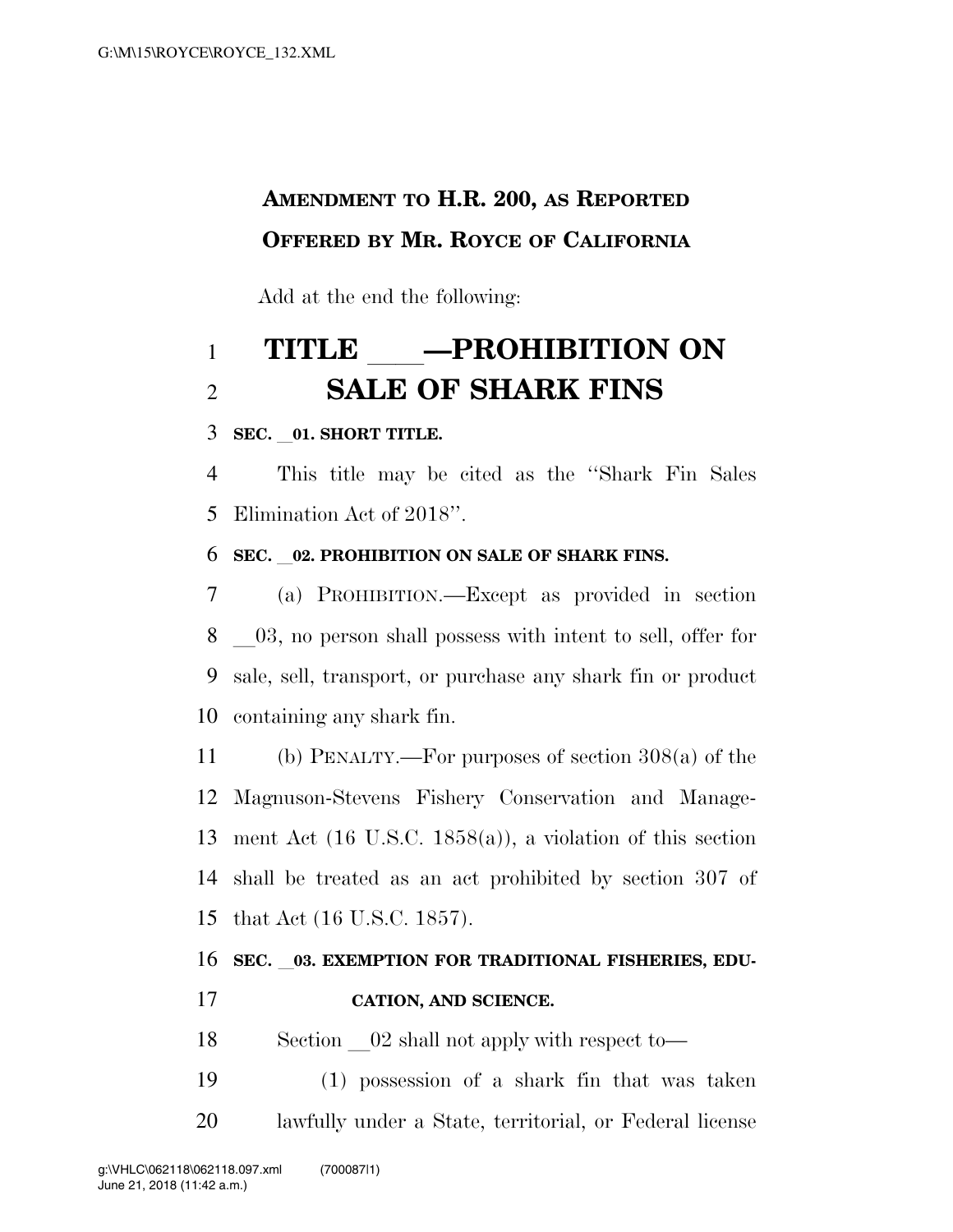| $\mathbf{1}$   | or permit to take or land sharks, if the shark fin is            |
|----------------|------------------------------------------------------------------|
| $\overline{2}$ | separated from the shark in a manner consistent                  |
| 3              | with the license or permit and is—                               |
| $\overline{4}$ | (A) destroyed or discarded;                                      |
| 5              | (B) used for noncommercial subsistence                           |
| 6              | purposes in accordance with State or territorial                 |
| 7              | law; or                                                          |
| 8              | (C) used solely for display or research pur-                     |
| 9              | poses by a museum, college, or university, or                    |
| 10             | other person under a State or Federal permit to                  |
| 11             | conduct noncommercial scientific research; or                    |
| 12             | $(2)$ any fresh or frozen raw fin or tail of the                 |
| 13             | species <i>Mustelus canis</i> (smooth dogfish) or <i>Squalus</i> |
| 14             | <i>acanthias</i> (spiny dogfish).                                |
| 15             | SEC. 04. DEFINITIONS.                                            |
| 16             | In this title:                                                   |
| 17             | (1) SHARK.—The term "shark" means any spe-                       |
| 18             | cies of the orders Pristiophoriformes, Squatini-                 |
| 19             | formes, Squaliformes, Hexanchiformes, Lamni-                     |
| 20             | formes, Carchariniformes, Orectolobiformes,<br>and               |
| 21             | Heterodontiformes.                                               |
| 22             | (2) SHARK FIN.—The term "shark fin" means                        |
| 23             | the raw, dried, or otherwise processed detached fin,             |
| 24             | or the raw, dried, or otherwise processed detached               |
| 25             |                                                                  |